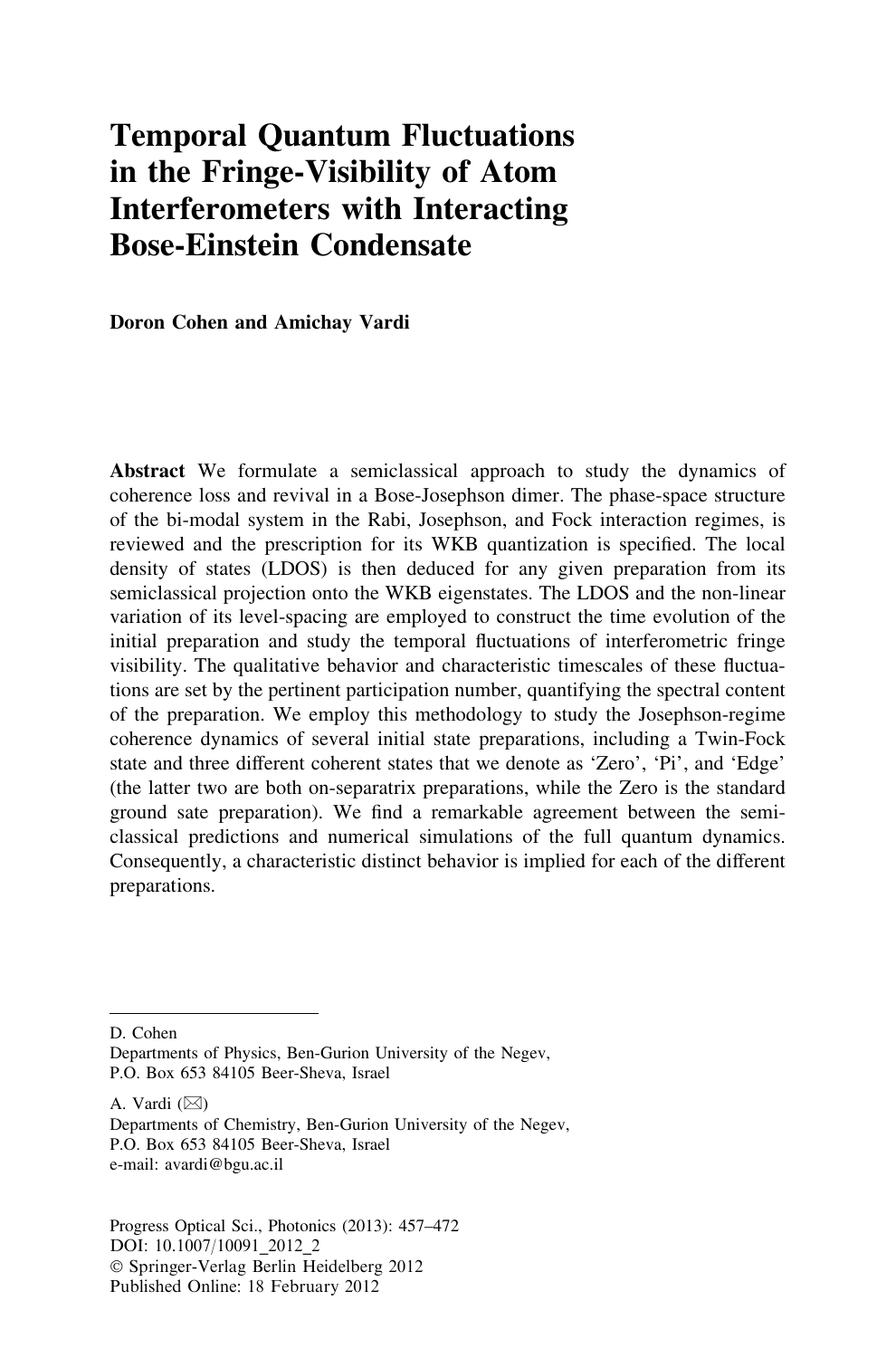# 1 Introduction

Atom interferometry [\[1–4](#page-14-0)] with Bose-condensed atoms offers the possibility of constructing compact and highly precise measurement tools. Recent experiments [\[5](#page-14-0)[–20](#page-15-0)] demonstrate that bi-modal Bose-Einstein condensates (BECs) have the necessary phase-coherence and controllability of coupling and interaction parameters, to operate atom interferometers at the best sensitivity allowed by quantum mechanics.

A typical atom interferometer follows the Mach-Zehnder scheme consisting of a preparation stage, in which the bimodal input state is mixed by a (usually 50:50) beam-splitter, a waiting time  $t$  during which the system evolves and the two modes acquire a relative phase difference  $\varphi$ , and a measurement stage where the two condensates are either released and allowed to interfere or are mixed again by a second beamsplitter. In the former case, the accumulated relative phase  $\varphi$  correlates with the location of interference fringes, whereas in the latter it is reflected in the final atom number difference.

The single-particle coherence of the split BEC is characterized by the manyrealizations fringe-visibility function  $g_{12}^{(1)}(t)$ . The useful timescale of an interferometric measurement is set by decoherence. For trapped BEC interferometers, an important source for the loss of single-particle coherence, is the phase-diffusion induced by nonlinear inter-particle interactions  $[9, 21-29]$  $[9, 21-29]$  $[9, 21-29]$ . For uncoupled condensates starting from a coherent preparation, this process amounts to a simple Gaussian decay of  $g_{12}^{(1)}(t)$  on a time scale  $t \sim (U\sqrt{N})^{-1}$ , where U is the interaction strength and N is the number of particles. However, most current atom-interferometer setups with trapped BECs operate in the Josephson interaction regime, where coupling while small, still affects the dynamics and generates richer coherence evolution which includes oscillations, fluctuations, and recurrences of  $g_{12}^{(1)}(t)$  due to quantum collapse and revival  $[30-32]$ . The evolution of fringe visibility in the Josephson regime, thus offers a unique opportunity for the controlled study of strong correlation dynamics, beyond the usual focus on ground state properties.

Our objective here is to characterize the quantum dynamics of single-particle coherence and explore the dependence of its fluctuations on the initial preparation [\[32–35](#page-15-0)]. For this purpose we employ a semiclassical picture of the quantum twomode Bose-Hubbard model normally used to describe BEC atom interferometers. In [Sect. 2](#page-2-0) We introduce the model Hamiltonian for N bosons in a dimer system. In [Sect. 3](#page-4-0) we provide the prescription for the WKB quantization of the associated spherical phase space. Several experimentally viable preparations are introduced in [Sect. 4](#page-5-0), and their local density of states (LDOS) is characterized using a participation number  $M$ , with marked differences in the dependence of  $M$  on the particle number  $N$ , and on the interaction  $U$ . Consequently we are able to analyze the observed temporal fluctuations in [Sect. 5](#page-5-0) and determine their long time average and their characteristic variance. We show that the RMS of the fluctuations scales differently with N, depending on the nature of the prepared state.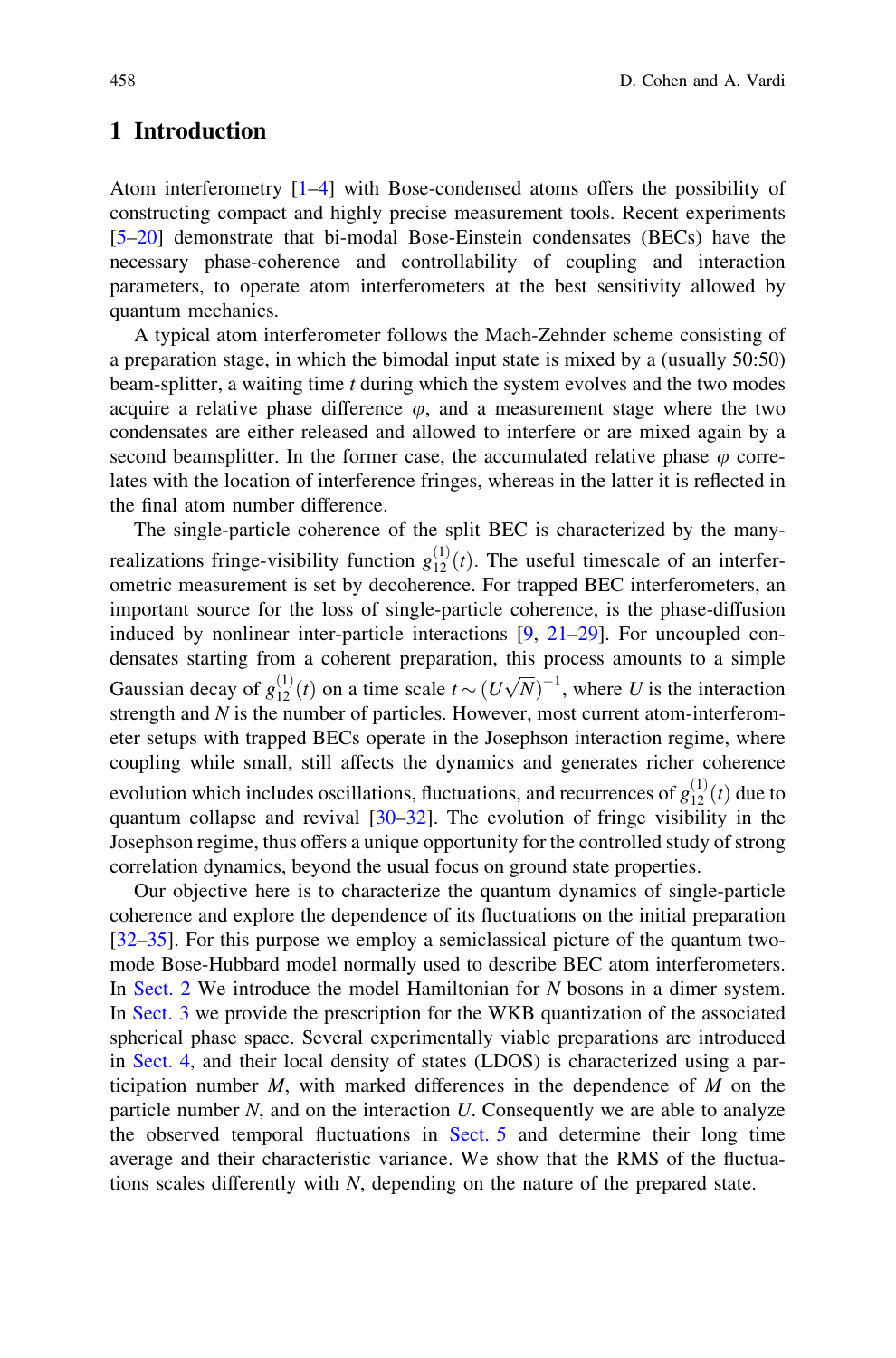#### <span id="page-2-0"></span>2 Model Hamiltonian and Phase-Space Structure

Matter-wave interferometers can be realized using double-well spatial confinement  $[5-14]$  $[5-14]$  or internal spin states  $[15-19]$ . In both cases, the bimodal system of interacting atoms is described to good accuracy [\[36](#page-15-0)] by the tight-binding Bose-Hubbard Hamiltonian (BHH)  $[27-29, 37-39]$ . Here we refer to N particles in a two-site (bi-modal) system, also known as a 'dimer':

$$
\mathcal{H} = \sum_{i=1,2} \left[ \mathcal{E}_i \hat{n}_i + \frac{U}{2} \hat{n}_i (\hat{n}_i - 1) \right] - \frac{K}{2} (\hat{a}_2^\dagger \hat{a}_1 + \hat{a}_1^\dagger \hat{a}_2), \tag{1}
$$

where K is the hopping amplitude, U is the interaction, and  $\mathcal{E}_i$  are the on-site energies. One may define an  $SU(2)$  algebra, where

$$
J_z \equiv \frac{1}{2}(\boldsymbol{n}_1 - \boldsymbol{n}_2) \equiv \boldsymbol{n},\tag{2}
$$

$$
J_{+} \equiv \hat{a}_{1}^{\dagger} \hat{a}_{2}, \tag{3}
$$

and  $J_- = [J_+]^\dagger$ . Hence  $J_x = (J_+ + J_-)/2$  and  $J_y = (J_+ - J_-)/2i$ . Rewriting the Hamiltonian  $(1)$  in terms of these SU  $(2)$  generators, we see it is formally the same as that of a spin  $j = N/2$  system,

$$
\mathcal{H} = -\mathcal{E}\hat{\mathbf{J}}_z + U\hat{\mathbf{J}}_z^2 - K\hat{\mathbf{J}}_x + \text{const},\tag{4}
$$

where  $\mathcal{E} = \mathcal{E}_2 - \mathcal{E}_1$  is the bias in the on-site potentials. It is thus clear that the characteristic dimensionless parameters which determine both stationary and dynamic properties, are

$$
u \equiv NU/K \tag{5}
$$

$$
\varepsilon \equiv \mathcal{E}/K \tag{6}
$$

The two-site BHH can be regarded as the quantized version of the top Hamiltonian, whose spherical phase space is described by the conjugate non-canonical coordinates  $(\theta, \varphi)$  that are defined through

$$
\hat{J}_z = \left[ (j+1)j \right]^{1/2} \cos(\theta),\tag{7}
$$

$$
\hat{J}_x = \left[ (j+1)j \right]^{1/2} \sin(\theta) \cos(\varphi), \tag{8}
$$

The Hamiltonian (4) is thus transformed into the top Hamiltonian,

$$
\mathcal{H}(\theta,\varphi) = \frac{NK}{2} \left[ \frac{1}{2} u(\cos\theta)^2 - \varepsilon \cos\theta - \sin\theta \cos\varphi \right].
$$
 (9)

which is closely related to the Josephson Hamiltonian. The *cylindrical* phase space of the latter is described by the canonical coordinate  $\bf{n}$  of (2), and its conjugate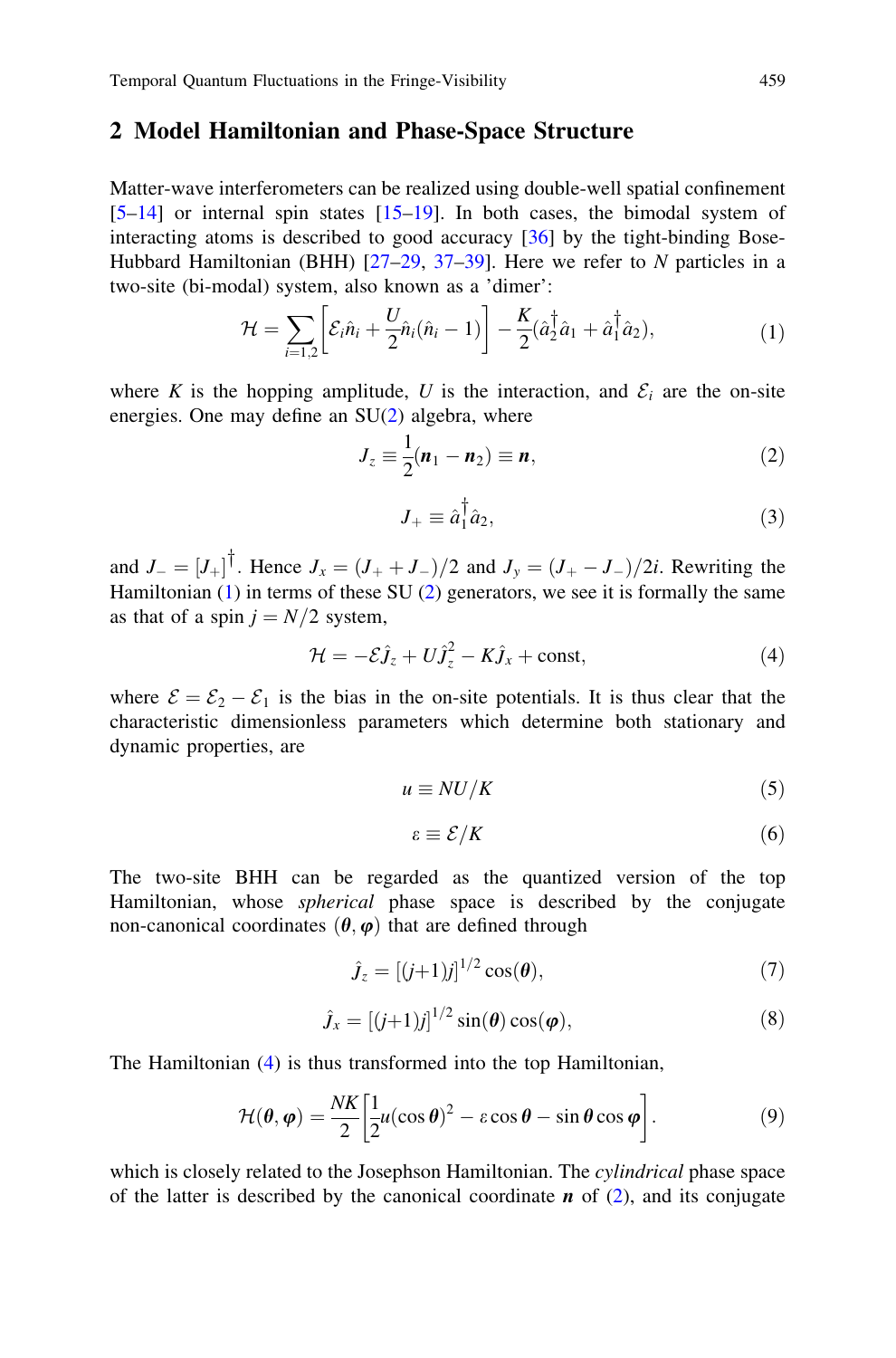

Fig. 1 Contour lines for  $u > 2$ . Sea levels are colored blue, Island levels are colored green, and the Separatrix is colored *red* (left panel). Energy spectrum for  $N = 20$  and  $u = 10$ . WKB energies (red x) are compared with exact eigenvalues (blue +). Dashed lines indicate slopes  $\omega_J$  for low energies,  $\omega_r$  for near-separatrix energies, and  $\omega_+$  for high energies (right panel)

angle  $\varphi$ . In the absence of bias, in the vicinity of the Equator, it is just the pendulum Hamiltonian:

$$
\mathcal{H}(\boldsymbol{n},\boldsymbol{\varphi}) \approx U\boldsymbol{n}^2 - \frac{1}{2}KN\cos\boldsymbol{\varphi} \,.
$$
 (10)

In Fig. 1 we draw the constant energy contours  $\mathcal{H}(\theta, \varphi) = \text{const}$  of the top Hamiltonian [\(9](#page-2-0)) for  $u = 10$  and  $\varepsilon = 0$ . Generally, the qualitative features of the phase-space structure [[23,](#page-15-0) [40\]](#page-15-0), change drastically with the interaction strength. For  $u > 1$  a separatrix appears provided  $|\varepsilon| < \varepsilon_c$ , where

$$
\varepsilon_c = \left( u^{2/3} - 1 \right)^{3/2} . \tag{11}
$$

This separatrix divides the spherical phase space into ''sea'' and two ''islands'' as shown in Fig. 1. In what follows, we focus on the case of zero bias. Accordingly we distinguish between three regimes depending on the strength of the interaction [\[41](#page-15-0)]:

$$
Rabi regime: \t u<1,
$$
\t(12)

Josephson regime : 
$$
1 < u < N^2
$$
, (13)

Fock regime : 
$$
u > N^2
$$
. (14)

In the Rabi regime the separatrix disappears and the entire phase-space consists of the nearly linear "sea". By contrast, in the Fock regimes the "sea" has area less than  $1/N$ , and therefore it cannot accommodate quantum states. Thus in the Fock regime phase space is composed entirely of two nonlinear components: the ''islands'' occupy the entire upper and lower hemispheres. Our main interest below is in the intermediate Josephson regime where linear and non-linear regions coexist and the dynamics is least trivial. This is the regime of interest to most current BEC interferometers and luckily, precisely where semiclassical methods are expected to be most effective.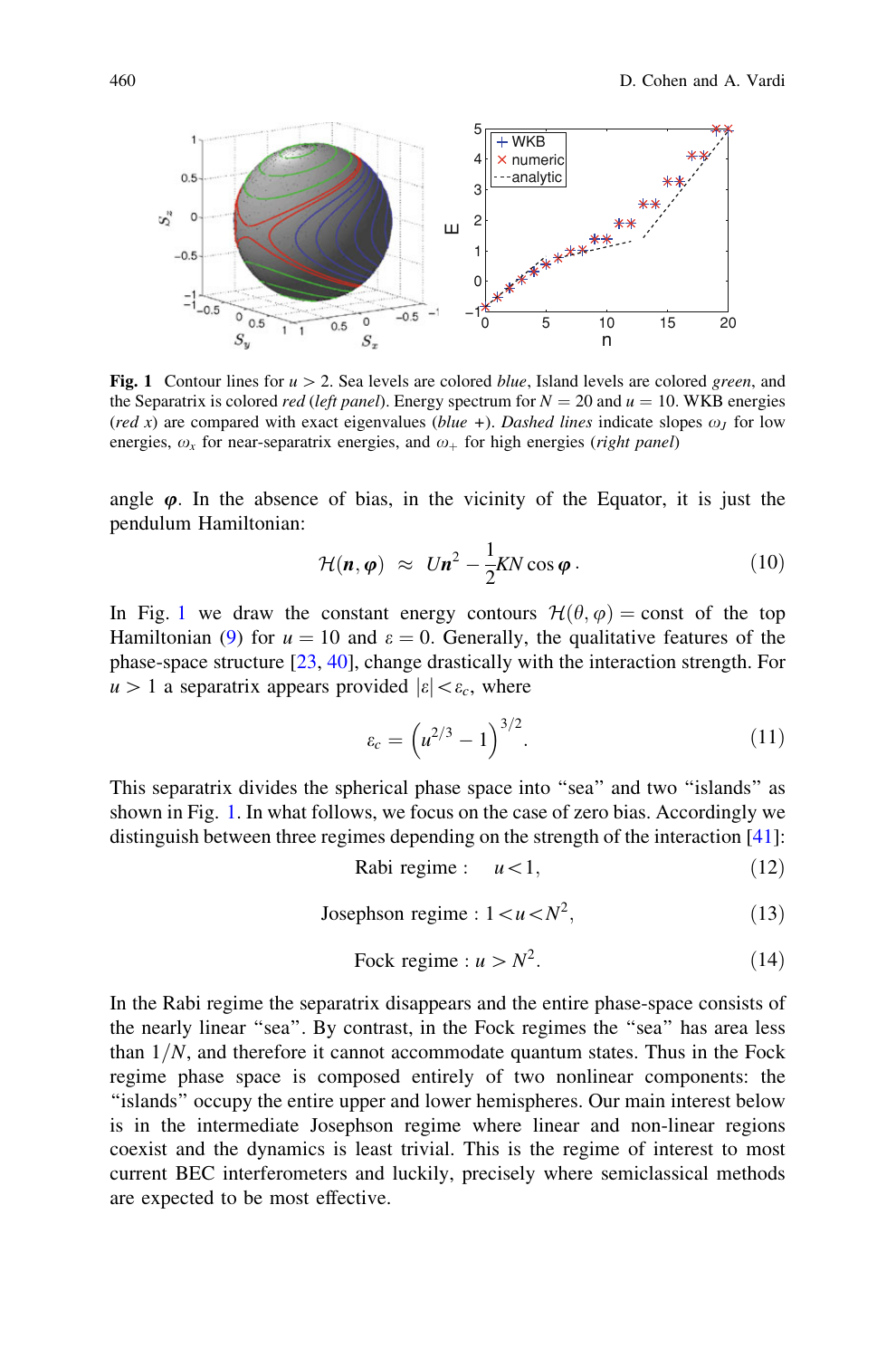### <span id="page-4-0"></span>3 WKB Quantization and Associated Frequencies

Due to the simplicity of the two mode BHH  $(9)$  $(9)$ , it is possible to carry out its semiclassical quantization analytically [[32–34,](#page-15-0) [42–46\]](#page-15-0) and acquire great insight on the ensuing dynamics of the corresponding Wigner distribution [\[47](#page-15-0), [50](#page-15-0)]. We begin by accurately determining the quantum energy levels in the Josephson regime, using the WKB prescription. Having a phase-space area of  $4\pi$  spherical angle supporting  $N + 1$  quantum states, the Planck cell area is,

$$
h = \text{Planck cell area in steradians} = \frac{4\pi}{N+1},\tag{15}
$$

and the WKB quantization condition thus reads,

$$
A(E_v) = \left(\frac{1}{2} + v\right)h, \quad v = 0, 1, 2, 3, ..., \tag{16}
$$

where  $A(E)$  is the phase space area which is enclosed by the energy contour. Note that it does not matter which area, of which ''side'' of the contour, is selected. Away from the separatrix the levels spacing equals approximately to the classical oscillation frequency:

$$
\omega(E) \equiv \frac{dE}{dv} = \left[\frac{1}{h}A'(E)\right]^{-1} \tag{17}
$$

In particular in the absence of interaction this is the Rabi frequency

$$
\omega_K \approx K \tag{18}
$$

For strong interaction, in the bottom of the sea, it is the Josephson frequency

$$
\omega_J \approx \sqrt{NUK} = \sqrt{u} \omega_K \tag{19}
$$

while in the top of the islands it is

$$
\omega_+ \approx NU = u \omega_K \tag{20}
$$

Finally, in the vicinity of the separatrix a more careful analysis is required, leading to the h dependent result

$$
\omega_{\mathbf{x}} \approx \left[ \log \left( \frac{N^2}{u} \right) \right]^{-1} \omega_J \tag{21}
$$

Comparing Eq.  $(21)$  to Eqs.  $(19)$  and  $(20)$  we realize that only in the vicinity of the separatrix does the number of particles N become an essential parameter in the spectral analysis of the dynamics at fixed  $u$ .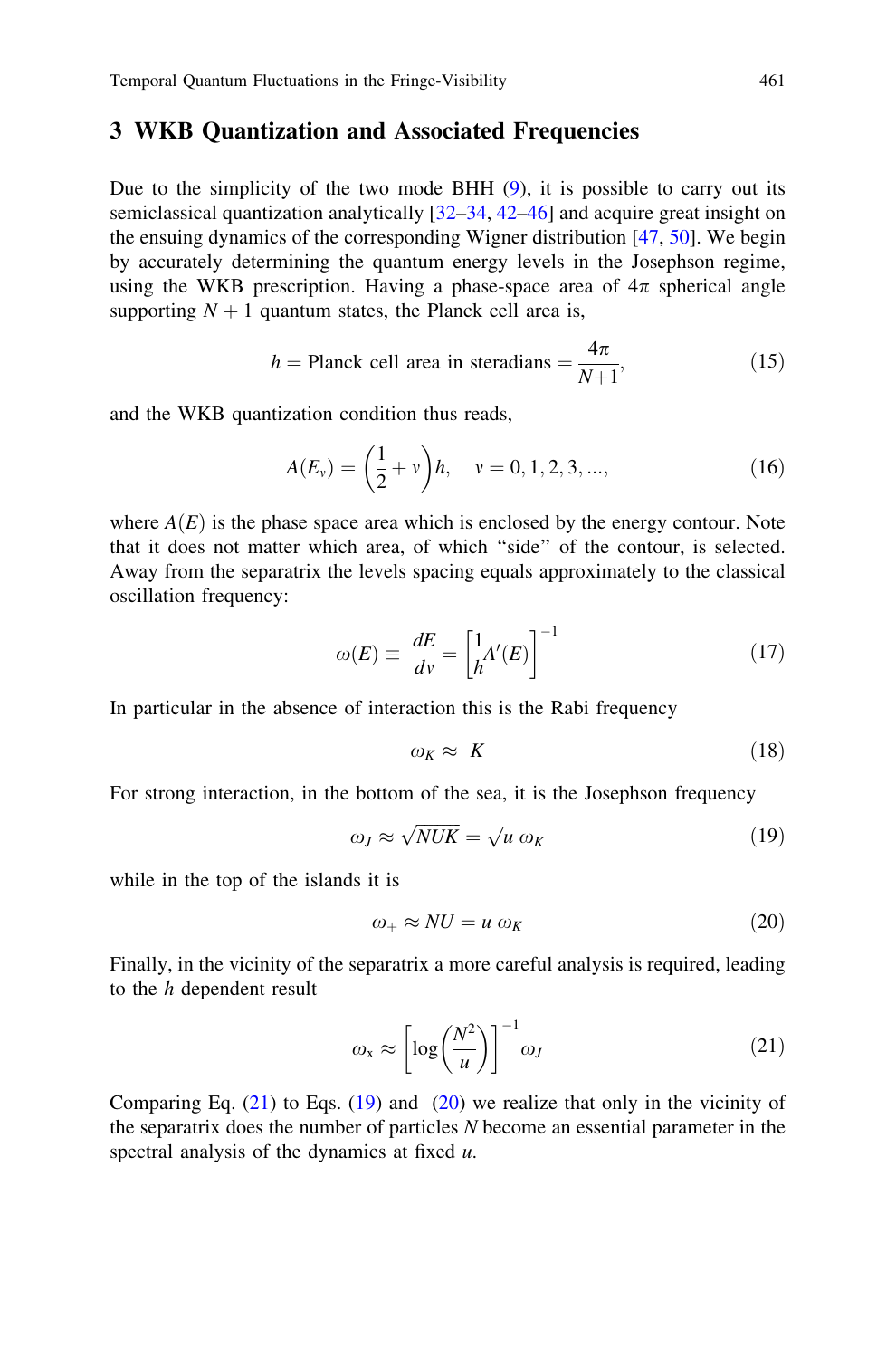#### <span id="page-5-0"></span>4 The Preparations

Current experiments in matter-wave interferometry enable the preparation of nearly coherent states of the  $SU(2)$  algebra, by fast splitting of the condensate [[12\]](#page-14-0). Alternatively, number-squeezed states, approaching relative-number Fock states for large separation, can be prepared by slow, adiabatic splitting [[14\]](#page-15-0). So far, the main focus of study in the Josephson regime, has been on coherent population dynamics, contrasting coherent preparations located near the bottom of the linear sea which exhibit Josephson oscillations around the ground state  $[8, 51-54]$  $[8, 51-54]$  $[8, 51-54]$ , with coherent preparations located near the top of the nonlinear islands, which result in self-trapped phase-oscillations around the 'poles' [[8,](#page-14-0) [55](#page-15-0)]. Our focus here, is on the interesting effects incurred in the fringe-visibility dynamics of coherent preparations located on the separatrix and contrasting them with the more common ground-state, north-pole, and number-squeezed preparations.

### 4.1 Wigner Distributions

In order to gain semiclassical insight, it is convenient to represent each eigenstates  $|E_v\rangle$  by a proper spin Wigner function [[47,](#page-15-0) [50](#page-15-0)], which is a quasi-distribution that dwells on the spherical phase space. In this representation these eigenstates corresponds to strips along the contour lines of  $H$ . In the same representation Coherent states  $\ket{\theta\varphi}$  are like a minimal Gaussian wavepackets, while Fock states  $\ket{n}$  are like equi-latitude annulus. Note that the coherent state  $\theta = 0$  is also a Fock state with all the particles occupying one site, while  $|n = 0\rangle$  is the Twin Fock state with equal number of particles in both sites.

In Fig. [2](#page-6-0) we plot the Wigner functions corresponding to the five preparations under study. These include the NorthPole self-trapped state, the TwinFock state, two equal-population coherent states that we call Zero ( $\varphi = 0$ ) and Pi ( $\varphi = \pi$ ) and a third coherent state preparation that we call Edge. The two latter states (Pi and Edge) are both on-separatrix preparations. Note that in the Zero state all the particles occupy the symmetric orbital, while in the highly excited Pi state all the particles occupy the antisymmetric orbital.

Some of these preparations were experimentally realized and studied [[8\]](#page-14-0). While in the experimental work the emphasis was on contrasting Josephson-Oscillation and Self-Trapping, with regard to near-Zero and near-NorthPole preparations, here our main interest is in contrasting the Zero preparation with the on-separatrix preparations Pi and Edge.

# 4.2 Local Density of States

In order to analyze the dynamics ensuing from the said preparations, we expand the initial state as a superposition of the eigenstates  $|E_v\rangle$ . The probability of the vth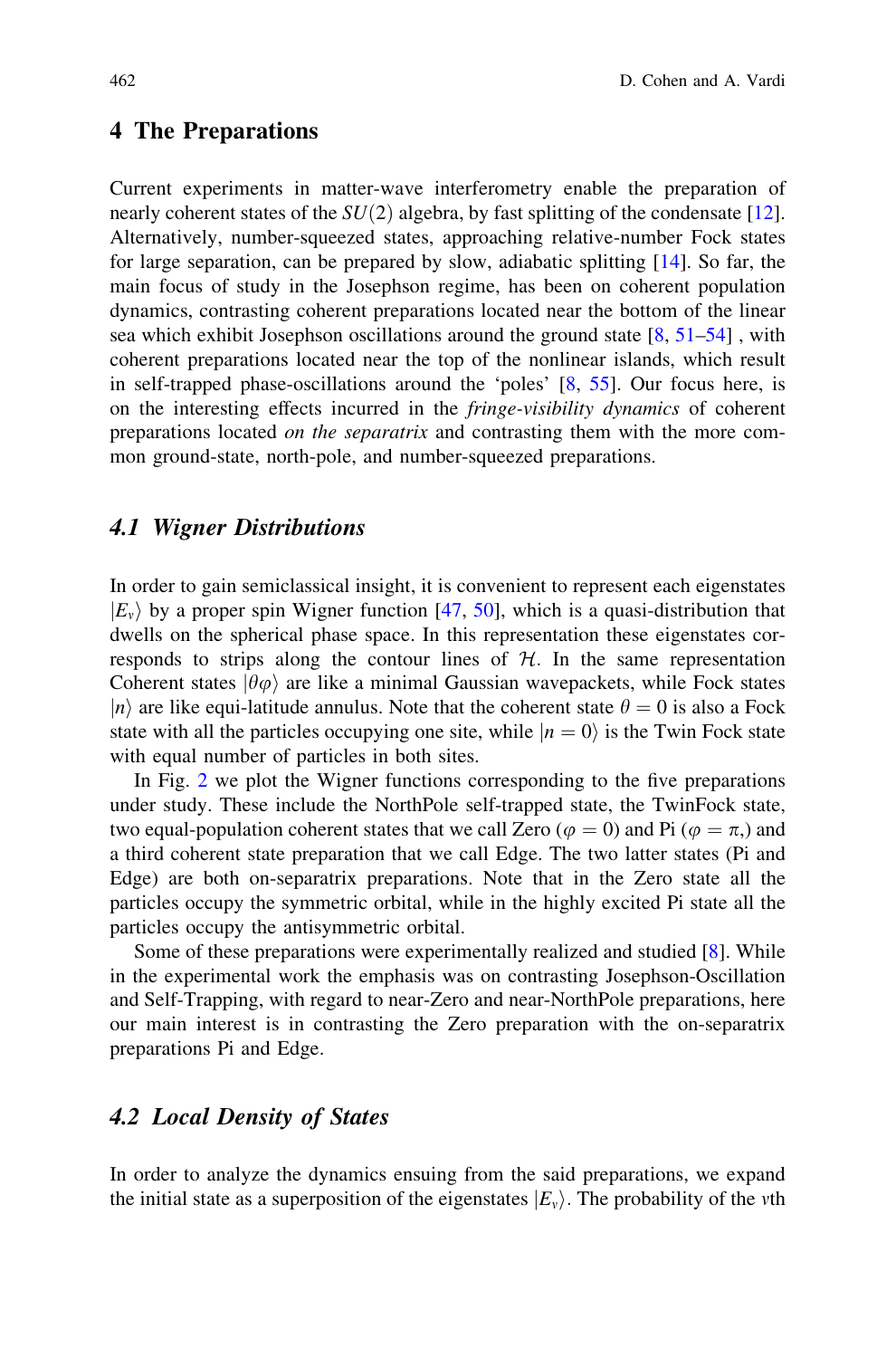<span id="page-6-0"></span>

Fig. 2 An illustration of the NorthPole ( $\theta = 0$ ) coherent state preparation (left), the TwinFock  $(n = 0)$  preparation (*middle*), and of Pi (" $\pi$ "), Zero ("0") and Edge ("e") preparations (*right*) using Wigner plots on a sphere. The *left* and *middle* panels are a 3D plots, while the *right panel* is a Mercator projection of the sphere using  $(\varphi, n)$  coordinates



Fig. 3 The LDOS of  $N = 500$  bosons with  $u = 4$ , for TwinFock, Zero, Pi, and Edge preparations (left to right). The horizontal axes are  $E - E_x$  and  $\omega/\omega_J$ . The lines in the LDOS figures are based on a semiclassical analysis, while the circles are from the exact quantum calculation. Note the outstanding difference between the spectral support of Zero and Pi preparations compared with continuous-like support in the case of Edge and Fock preparations

eigenstate in the superposition is denoted  $P(E_v)$ , and is known as the local density of states (LDOS) with respect to the pertinent preparation. The LDOS of the various preparations is illustrated in Fig. 3 and the line shape can be determined analytically via a semiclassical calculation [[32,](#page-15-0) [35](#page-15-0)]. Schematically the results can be summarized as follows:

$$
P(E)\Big|_{\text{TwinFock}} \sim \left[1 - \left(\frac{2E}{NK}\right)^2\right]^{-1/2} \tag{22}
$$

$$
P(E)\Big|_{\text{Zero}} \sim \mathbf{I} \left[ \frac{E - E_{-}}{NU} \right] \tag{23}
$$

$$
P(E)\Big|_{\text{Pi}} \sim \mathbf{K} \left[ \frac{E - E_x}{NU} \right] \tag{24}
$$

$$
P(E)\Big|_{\text{Edge}} \sim \exp\left[-\frac{1}{N}\left(\frac{E - E_x}{\omega_J}\right)^2\right] \tag{25}
$$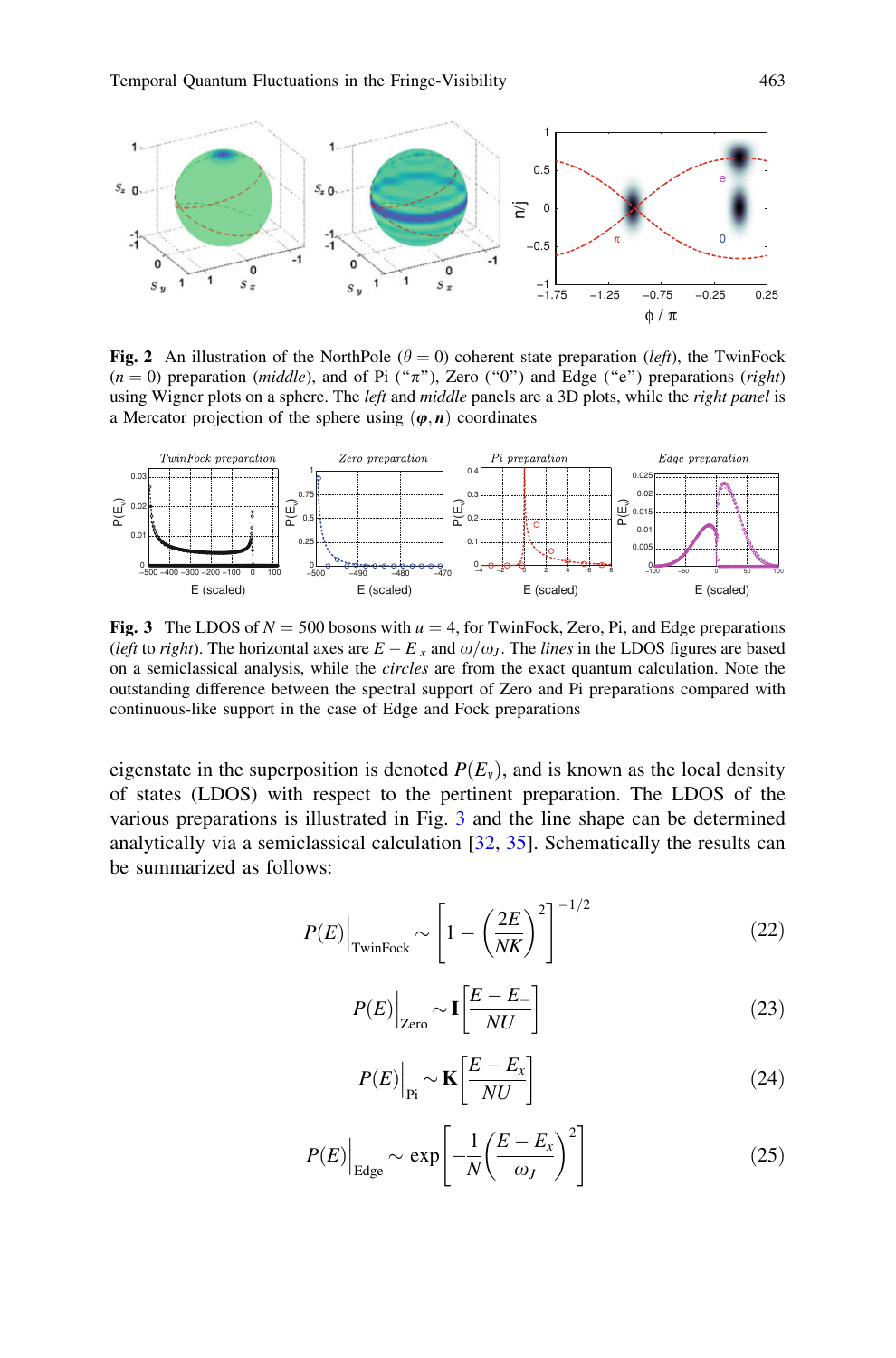where  $I$  and  $K$  are Bessel functions. It is important to observe that the classical energy scales are NK and  $N^2U$ . Accordingly only the line shape of the TwinFock LDOS has a purely classical interpretation. In contrast to that, the width of the coherent preparations is determined by the quantum uncertainty.

#### 4.3 Participation Number

The qualitative features of the fringe-visibility dynamics, given some initial preparation, are determined by its participation number defined as:

$$
M \equiv \left[ \sum_{v} P(E_{v})^{2} \right]^{-1} = \text{number of participating levels in the LDOS} \tag{26}
$$

In the case of a TwinFock preparation, the Wigner function is spread all over the equator of the spherical phase-space and thus overlaps with all the states in the sea up to the separatrix level (the equator intersects with all sea trajectories in Fig. [2](#page-6-0) but with no island trajectory). Therefore we expect  $M$  to be of order  $N$ , with classical (N independent) prefactor that reflects the relative size of the sea:

$$
M = \text{ClassicalPrefix} \times N, \quad \text{[TwinFock preparation]} \tag{27}
$$

In the case of a coherent preparation, the Wigner function is a minimal wavepacket that has width  $\sigma_n = (N/2)^{1/2}$ . If the Fock states  $|n\rangle$  were the eigenstates of the Hamiltonian, as they are in the Fock regime, we would get

$$
M = (2\pi N)^{1/2},
$$
 [Coherent preparation, *n* basis], (28)

for all three coherent preparations. However in the Josephson regime the eigenstates are  $|E_v\rangle$ , and therefore the differences between the LDOS of the three coherent states Zero, Pi, and Edge, are set by the ratio between  $\sigma_n$  and the width of the separatrix ( $\Delta n = NK/U$ ). The ratio  $\sigma_n/\Delta n$  equals the dimensionless semiclassical parameter  $(u/N)^{1/2}$ . If this ratio is larger than unity the distinction between the Zero, the Pi and the Edge preparations is blurred, and we expect to have the same participation number. Indeed plotting the participation number of these three initial states (Fig. [4\)](#page-8-0), we see that at the strong interaction limit  $M \approx (3/2)N^{1/2}$ . This is roughly half compared with Eq. (28), and reflects the odd-even selection rule that removes half of the overlaps (the semiclassical states do not have a well-defined parity with respect to site substitution, whereas the actual quantum eigenstates are constructed from their odd and even superpositions. The participating constituents are those that have the same parity as that of the preparation).

For weaker interaction, when the semiclassical parameter  $(u/N)^{1/2}$  is smaller than unity the different nature of the Zero, the Pi and the Edge preparations expresses itself. Now we have to account for both the width of LDOS line shape and the mean level spacing. This leads to the following results: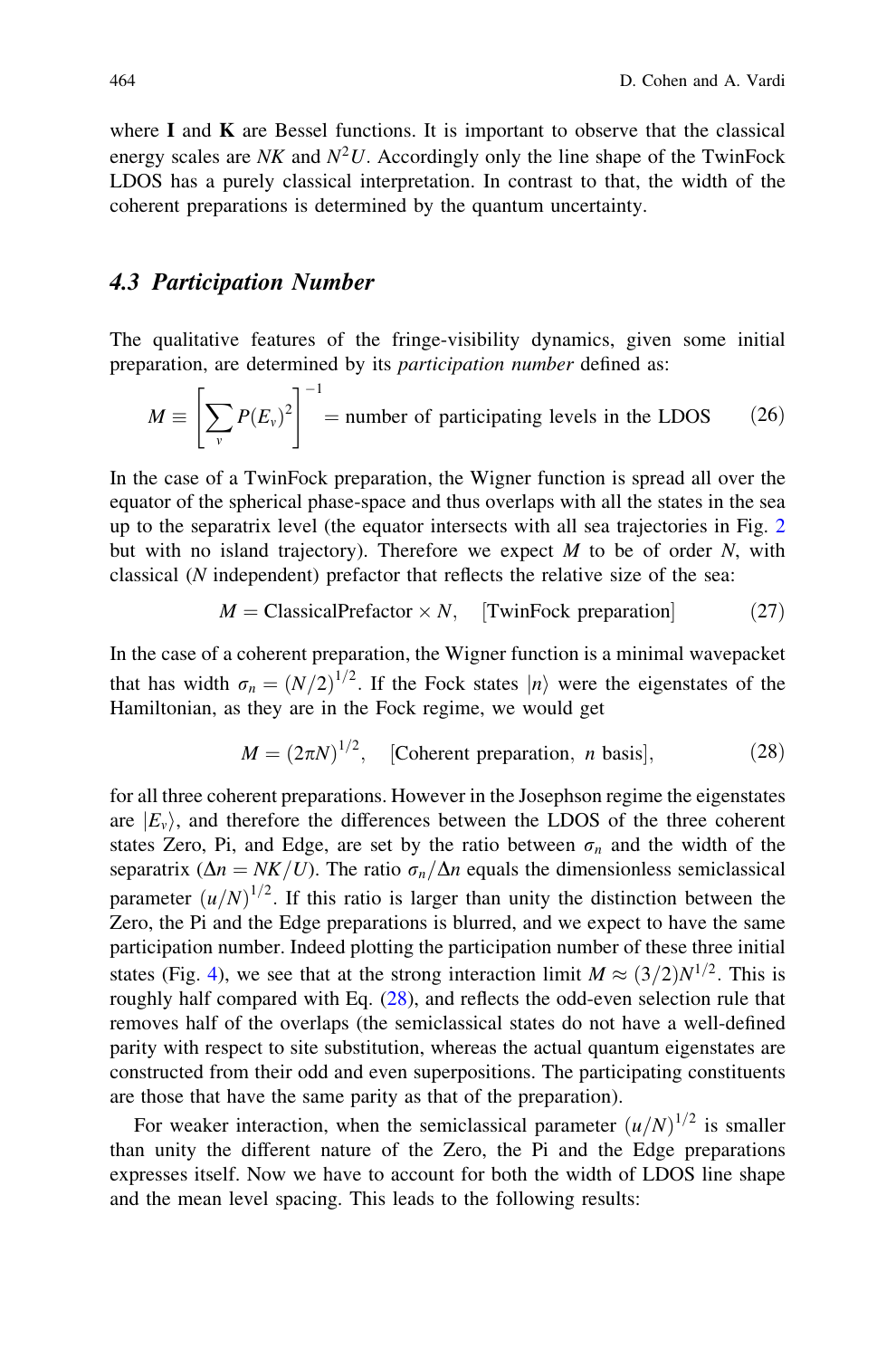<span id="page-8-0"></span>

Fig. 4 The participation number M as determined from the LDOS for  $N = 100$ (Circle),  $500(Square)$ , and  $1000(Diamond)$  particles. The *left panel* contains the Zero (lower set in blue) and Pi (upper set in red) preparations, while the Edge preparation is presented in the right panel. Note the different vertical scale. In the crudest approximation we expect in the Edge case  $M \sim N^{1/2}$ , while in the Pi case  $M \ll N^{1/2}$  as long as  $(u/N) \ll 1$ 

$$
M \approx \sqrt{u}, \quad \text{[Zero preparation]} \tag{29}
$$

$$
M \approx \left[ \log \left( \frac{N}{u} \right) \right] \sqrt{u}, \quad \text{[Pi preparation]} \tag{30}
$$

$$
M \approx \left[ \log \left( \frac{N}{u} \right) \right] \sqrt{N}, \quad \text{[Edge preparation]} \tag{31}
$$

The striking point here is that the Pi preparation resembles the Zero preparation, rather than its sister separatrix Edge state. This seems at first sight in contradiction with semiclassical intuition: one would naively expect that wavepackets that have the same energy and reside in the same phase space region (separatrix) would behave similarly. This is not the case, as we see here, and later in the dynamical analysis. The Pi state is actually closer to the Zero preparation, as both have a small participation value. The resemblance of the Pi and Edge preparations is only detectable in the formal limit  $N \to \infty$ . In other words, because of the N dependence of M it is "easier" to approach the ''classical limit'' in the case of an Edge preparation.

# 5 Coherence Dynamics

# 5.1 Classical, Semiclassical, and Quantum Dynamics of the Bloch Vector

In this section, we describe the dynamics of single-particle coherence for the preparations of [Sect. 4.](#page-5-0) The lowest-order approximation is the mean field dynamics. It is generated by replacing the operators in the Hamiltonians of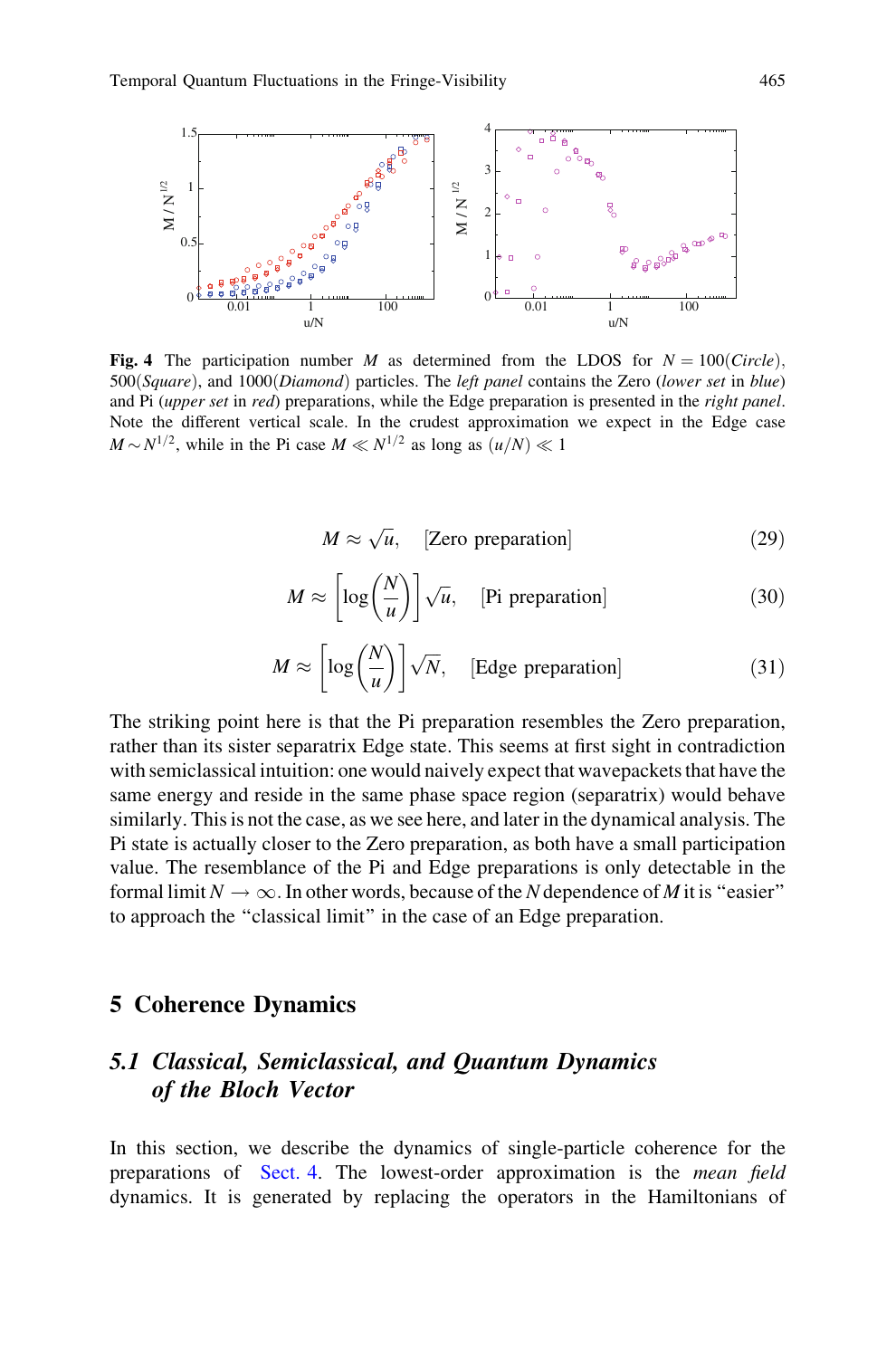<span id="page-9-0"></span>

Fig. 5 The evolving quantum state of  $N = 40$  bosons with  $u = 5$  for TwinFock  $(n = 0)$ preparation. The units are such that  $K = 1$  and the time is  $t = 4$ . On the *left*—the Wigner function of the evolved quantum state. On the right— the corresponding classical evolution

Eqs. ([1\)](#page-2-0), ([4\)](#page-2-0), or ([9\)](#page-2-0) by c-numbers, thus obtaining a set of classical equations of motion for them. For example, in the spin representation,

$$
\begin{aligned}\n\dot{J}_x &= (\mathcal{E} - 2UJ_z)J_y, \\
\dot{J}_y &= KJz - (\mathcal{E} - 2UJ_z)J_x, \\
\dot{J}_z &= -KJ_y.\n\end{aligned} \tag{32}
$$

These Gross-Pitaevskii equations (GPE) describe the classical evolution of a point in phase space, which is a single trajectory. The classical evolution assumes that the state of the system is coherent at all times, so that the single-particle coherence is fixed to unity and the Wigner distribution always resembles a minimal Gaussian (the center of which is the traced point). By contrast, the semi-classical theory describes the classical evolution and subsequent deformation of a distribution in phase space, according to the GPE equations (34). Finally the Quantum theory is obtained by direct solution of the Schrödinger or Heisenberg equations with the Hamiltonians ([1\)](#page-2-0), [\(4](#page-2-0)), or ([9\)](#page-2-0). This full quantum solution adds recurrences and fluctuations which are absent from the classical and semiclassical pictures and result from the discreteness of the energy spectrum. The dimer system is integrable, and therefore the WKB method provides a very good basis for the analysis. Fig. 5 illustrates the agreement between the quantum evolution of the Wigner function, starting from the TwinFock state [[33,](#page-15-0) [35\]](#page-15-0) and the semiclassical evolution of a corresponding distribution. It should be emphasized that in the Wigner-Wyle formalism any operator  $\hat{A}$  is presented by the phase-space function  $A_W(\Omega)$ , and the calculation of an expectation value can be done in a classical-like formulation:

$$
\langle \hat{A} \rangle = \text{trace}[\hat{\rho}\hat{A}] = \int \frac{d\Omega}{h} \rho_W(\Omega) A_W(\Omega).
$$
 (33)

The single-particle density matrix of the two-mode system can be presented using the Bloch vector,

$$
\vec{S} = \langle \vec{J} \rangle / (N/2) = (S_x, S_y, S_z), \tag{34}
$$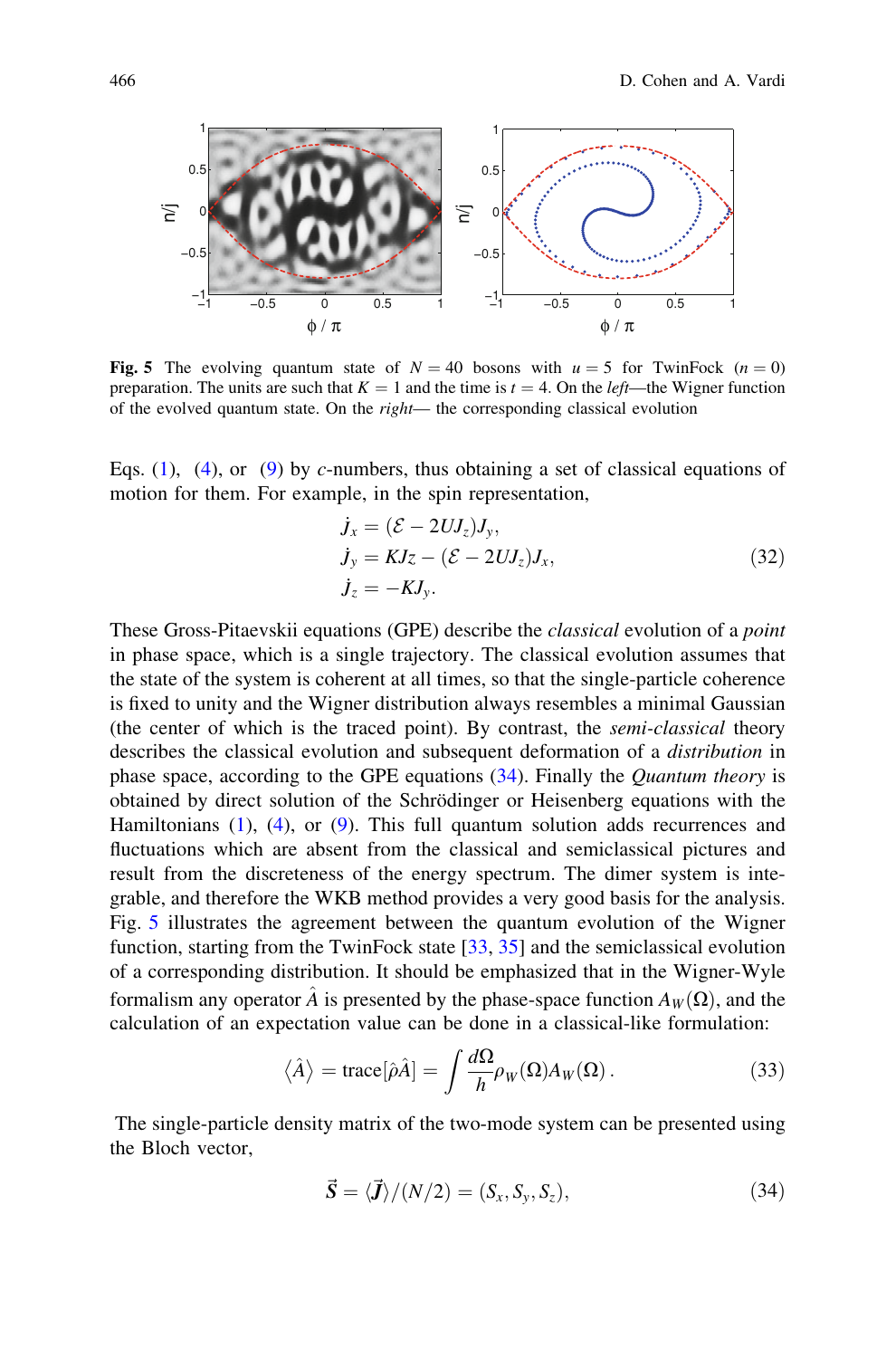

**Fig. 6** The variation of  $S_r(t)$  with time for  $N = 40$  particles with  $u = 5$ , for Zero (left), Pi (*middle*), and Edge (*right*) preparations. Note the different vertical scale. The *dashed-dotted* lines are based on semiclassical simulation

Whereas previous work [[8\]](#page-14-0) has focused on the mean-field dynamics of the occupation difference  $(N/2)\langle S_z\rangle$ , here we study the *single-particle coherence* manifested in the one body purity,

OneBodyPurity = 
$$
(1/2)\left[1 + \langle S_x \rangle^2 + \langle S_y \rangle^2 + \langle S_z \rangle^2\right]
$$
, (35)

and the transverse component of the Bloch vector, the fringe visibility,

$$
g_{12}^{(1)} = \left[ \langle S_x \rangle^2 + \langle S_y \rangle^2 \right]^{1/2}.
$$
 (36)

This quantity reflects the fringe-contrast over multiple runs of an experiment in which the particles from the two confined modes are released and allowed to interfere. In Fig. 6 we plot examples for the evolution of the Bloch vector, and observe significant differences in the dynamical behavior of the Zero, Pi, and Edge preparations. Our objective is to understand how the dynamics depends on the dimensional parameters: the "classical" parameter  $u$  and the "quantum" parameter  $N$ .

In accordance with the opening paragraph of this section, we see in Fig. 6 that in the semiclassical simulation the fluctuations always die after a transient. This should be contrasted with both the classical (single trajectory) behavior, and the quantum behavior. In the latter quantum case the wavepacket is a superposition of  $M > 1$  eigenstates, and consequently there are persistent fluctuations that depend on the "quantum" parameter  $N$ . In what follows, we will quantitatively analyze the characteristic features of the quantum dynamics resulting from the three coherent preparations, including the frequency of oscillation, its mean long-time value, and its RMS amplitude, and compare the analytic predictions to the numerical results at various values of the characteristic parameter  $u/N$ .

#### 5.2 Characteristic Frequencies

The typical frequency of the fluctuations is the simplest characteristic that differentiate the three panels of Fig. 6. The numerically-obtained frequency  $\omega_{\rm osc}$ as a function of the interaction parameter  $u/N$  is displayed in Fig. [7.](#page-11-0) In the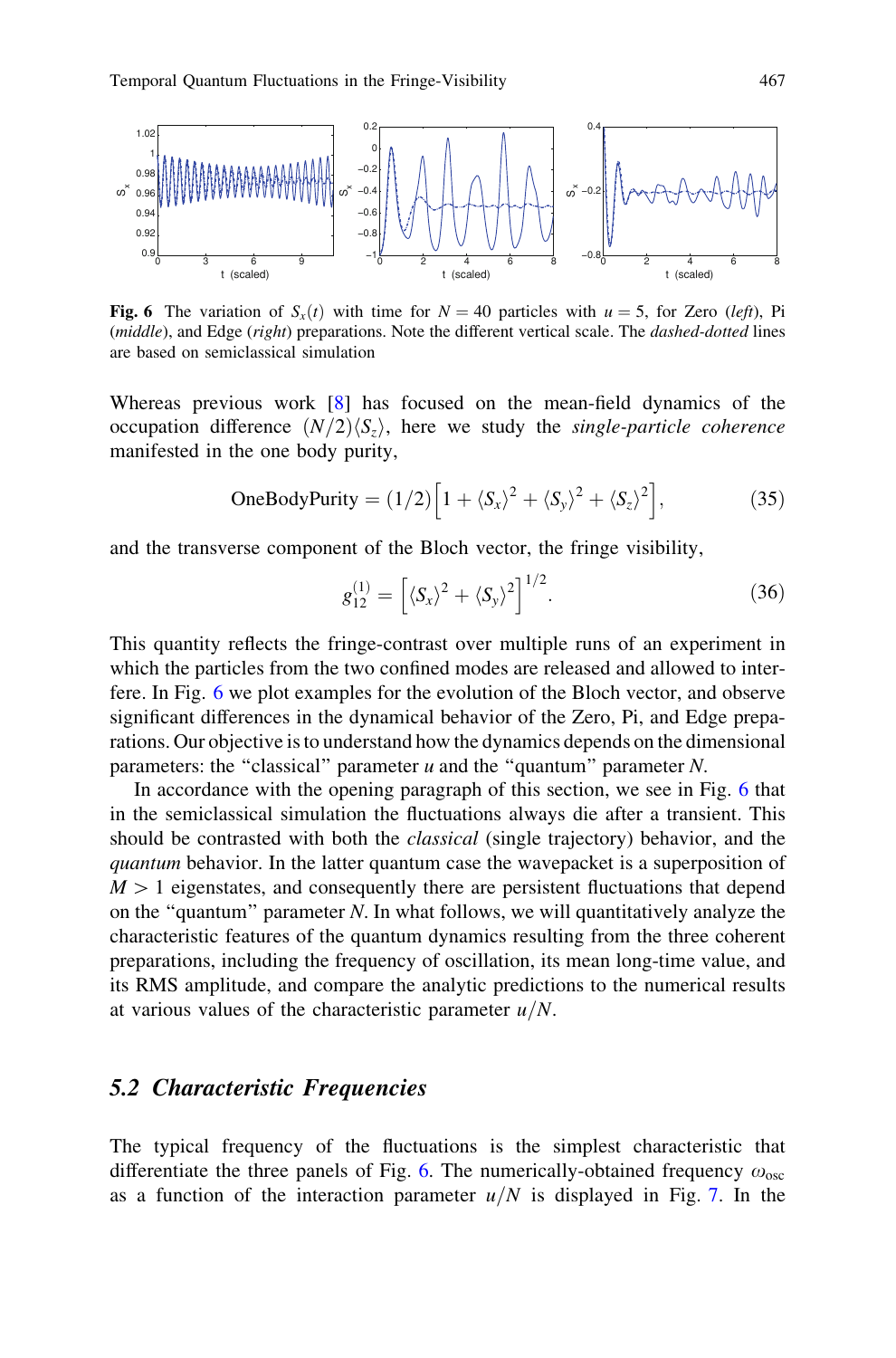<span id="page-11-0"></span>

**Fig. 7** The mean frequency of the  $S_x(t)$  oscillations versus  $u/N$  for , and 1000*(diamond*) particles. The preparations are (upper to lower sets of data points): Zero (blue), Edge (magenta), and Pi  $(\text{red})$ . The weaker-interaction theoretical predictions  $(37-39)$ , which are doubled due to mirror symmetry, are represented by *blue, red,* and *magentadashed lines*, while the strong interaction prediction (40) is represented by a black dash-double-dotted line

classical picture  $\omega_{\text{osc}}$  should be related to the Josephson frequency  $\omega_J$  at the bottom of the sea, while quantum mechanically it reflects the level spacings of the participating levels. A straightforward analysis leads to the followings estimates:

$$
\omega_{\rm osc} \approx 2\omega_J \quad \text{[Zero]} \tag{37}
$$

$$
\omega_{\rm osc} \approx 1 \times \left[ \log \left( \frac{N}{u} \right) \right]^{-1} 2\omega_J \quad [\text{Pi}] \tag{38}
$$

$$
\omega_{\rm osc} \approx 2 \times \left[ \log \left( \frac{N}{u} \right) \right]^{-1} 2\omega_J \quad \text{[Edge]} \tag{39}
$$

$$
\omega_{\rm osc} \approx \left(\frac{u}{N}\right)^{1/2} 2\omega_J \quad [u \gg N] \tag{40}
$$

The first three expressions apply for  $(u/N)$  < 1, where the differences between the preparations is distinct. The last expression refers to the regime  $(u/N) > 1$  where the differences are blurred and the three preparations become equivalent equatorial states (as clearly evident from Fig. 7). Note that due to the mirror symmetry of the Zero preparation the expected frequency should approach  $2\omega_J$ , while for the Pi preparation it is bound from below by  $2\omega_x$ . Both frequencies are indicated in Fig. 7 by dashed lines.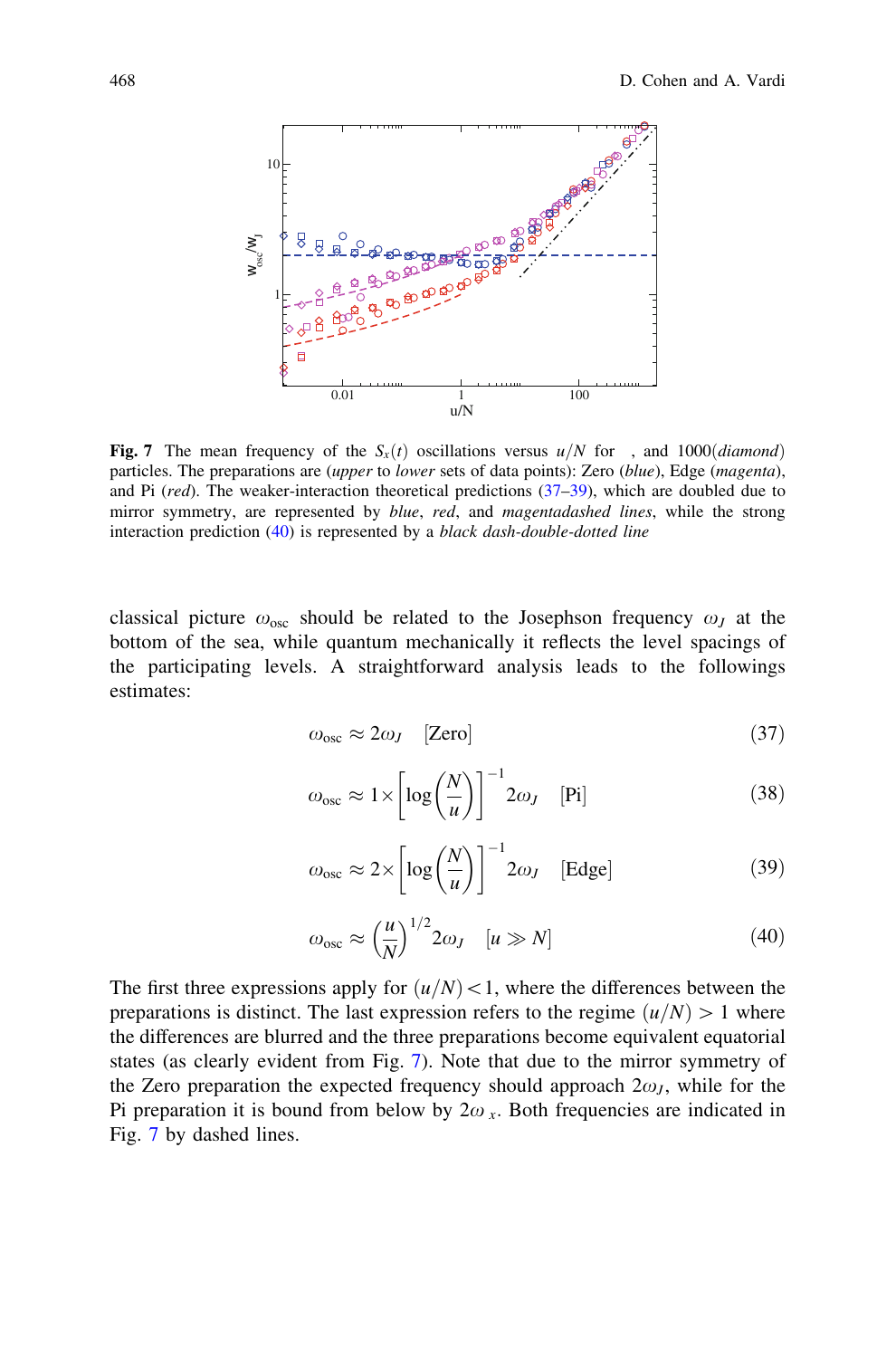<span id="page-12-0"></span>

Fig. 8 Left: The long-time average of  $S<sub>x</sub>(t)$  versus  $u/N$  for , and 1000(*diamond*) particles. The preparations are *(upper to lower sets of data points)*: Zero *(blue)*, TwinFock *(black)*, Edge (*magenta*), and Pi (*red*). The symbols are used for the quantum results and the *dashed lines* are the semiclassical prediction for 40 particles. Note that the scaling holds only in the Josephson regime  $1 \ll u \ll N^2$ , and therefore, for a given  $u/N$  range, becomes better for large N. Right: The long time RMS of  $S_x(t)$  for the three coherent preparations (lower to upper sets): Zero (blue), Edge (magenta), and Pi (red). In the inset, the RMS of  $S<sub>x</sub>(t)$  for Edge (triangle) and Pi (down-pointing triangle) preparations is plotted versus N while  $u = 4$  is fixed

#### 5.3 Long Time Average

Next we examine the long time average, plotted in Fig. 8 as a function of the characteristic parameter. Unlike the fluctuations around it, this average value does not reflect the quantization of energy and therefore a purely semiclassical analysis is adequate. The naive expectation might be that coherence would be diminished due to phase spreading (aka ''phase diffusion''). This is indeed the case in the Fock regime, leading to  $\langle S_x \rangle_{\infty} \approx 0$ . However, the situation is rather more complicated in the Josephson regime, where  $\langle S_x \rangle_{\infty}$  is determined by  $u/N$ . The semi-classical phase space picture allows to calculate the phase distribution  $P(\varphi)$  that pertains to the long time ergodic-like distribution (see for example Fig. [5\)](#page-9-0). This distribution is determined by the LDOS. Then we use the integral

$$
\overline{S_x} \approx \int \cos(\varphi) P(\varphi) d\varphi, \qquad (41)
$$

to evaluate the residual coherence. This procedure results in the following predictions:

$$
\overline{S_x} \approx 1/3 \quad \text{[TwinFock]} \tag{42}
$$

$$
\overline{S_x} \approx \exp[-(u/N)] \quad \text{[Zero]} \tag{43}
$$

$$
\overline{S_x} \approx -1 - 4/\log\left[\frac{1}{32}(u/N)\right]
$$
 [Pi] (44)

Thus, the coherence of the Zero preparation is robustly maintained as long as  $u/N<1$ , corresponding to the  $\varphi = 0$  phase locking of the two condensates due to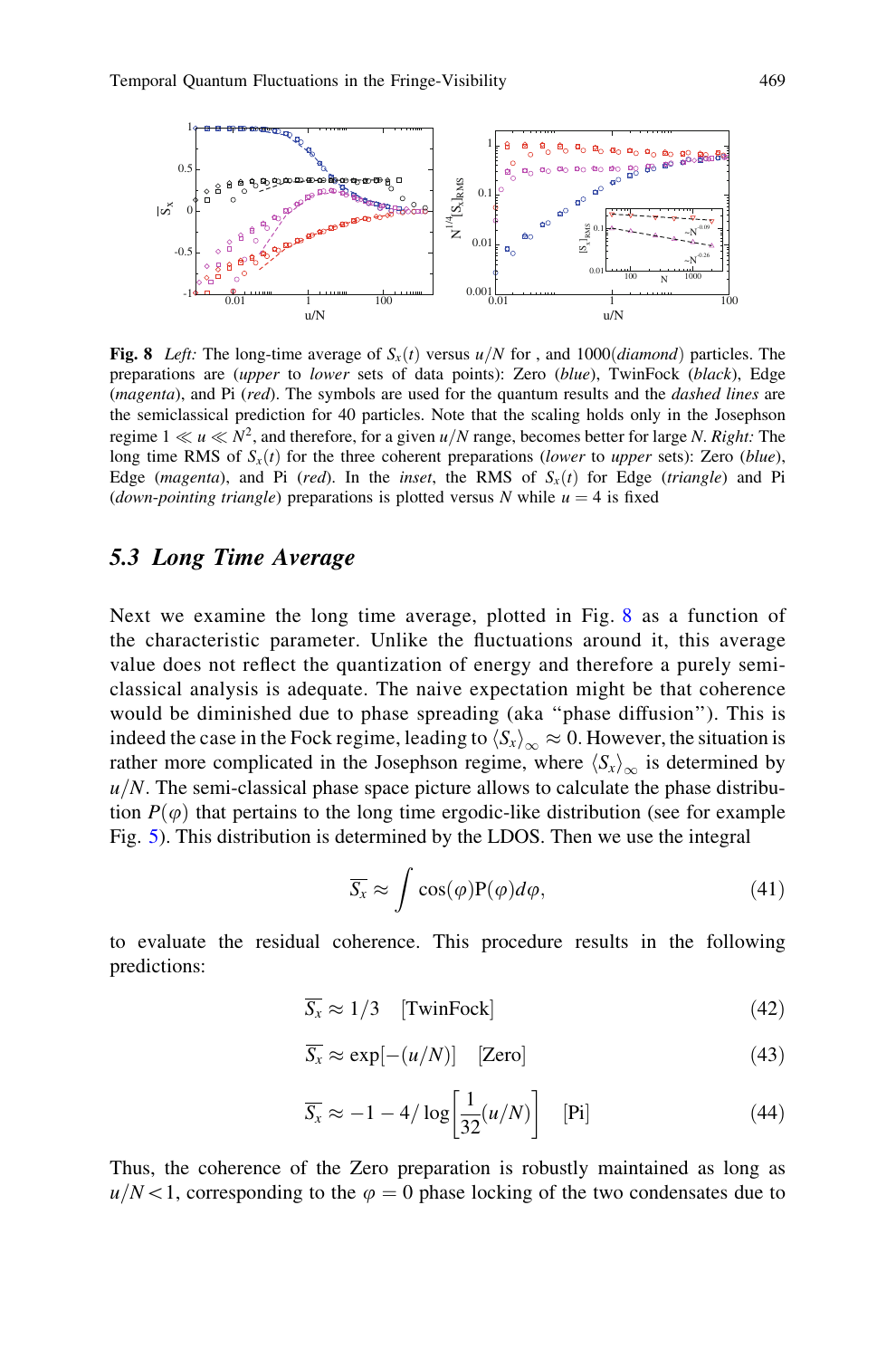the weak coupling. By contrast, the Pi and Edge coherence is far more fragile throughout the Josephson regime [[32\]](#page-15-0). Note that the phase locking of the Pi state take place only in the Rabi-regime (no separatrix). As evident from the Twin-Fock self-induced coherence (46), one-particle coherence should not necessarily be lost due to interactions, but could actually be built [\[33\]](#page-15-0). This course of events is somewhat similar to the coherent relaxation of a system to its ground state at low temperatures: the ground state has higher purity compared with the initial preparation.

# 5.4 RMS of the Fluctuations

Finally, we turn to discuss the RMS of the fluctuations, which constitute a fingerprint of energy quantization. General reasoning implies that the *classical* fluctuations are suppressed by factor  $M$ :

$$
RMS[\langle A \rangle_t] = \left[\frac{1}{M} \int \tilde{C}_{\rm cl}(\omega) d\omega\right]^{1/2}.
$$
 (45)

In this formula  $\ddot{C}cl(\omega)$  is the *classical* power spectrum of an ergodic trajectory. What we want to highlight is the *quantum N* dependence. It is important to clarify that in the *semi-classical* limit  $M \rightarrow \infty$ , and therefore the fluctuations are suppressed. We emphasize again that the quantum behavior is intermediate between the coherence-preserving classical (single trajectory) dynamics and the strong coherence-attenuation of the semi-classical (infinite M) dynamics.

The dependence of  $M$  on  $N$  is remarkably different for the various preparations. In the case of the TwinFock preparation  $M \sim N$  and therefore the RMS is inversely proportional to  $N^{1/2}$ . This should be contrasted with the case of the Pi and the Edge preparations:

$$
RMS[S_x(t)] \sim N^{-1/2} \quad [TwinFock] \tag{46}
$$

$$
RMS[S_x(t)] \sim N^{-1/4} \quad \text{[Edge]} \tag{47}
$$

$$
RMS[S_x(t)] \sim (\log(N))^{-1/2} \quad [Pi] \tag{48}
$$

We further note that in the Pi case the leading dependence of the participation number is on the classical parameter  $(M \sim u^{1/2})$ , unlike the case of the Edge preparation where the leading dependence in on the quantum parameter  $(M \sim N^{1/2})$ . The results of the RMS analysis are presented in Fig. [8.](#page-12-0) The implied  $N^{1/4}$  scaling based on Eq. (45) is confirmed. The dashed lines in the inset are power-law fits that nicely agree with the predictions of Eq.  $(46)$ .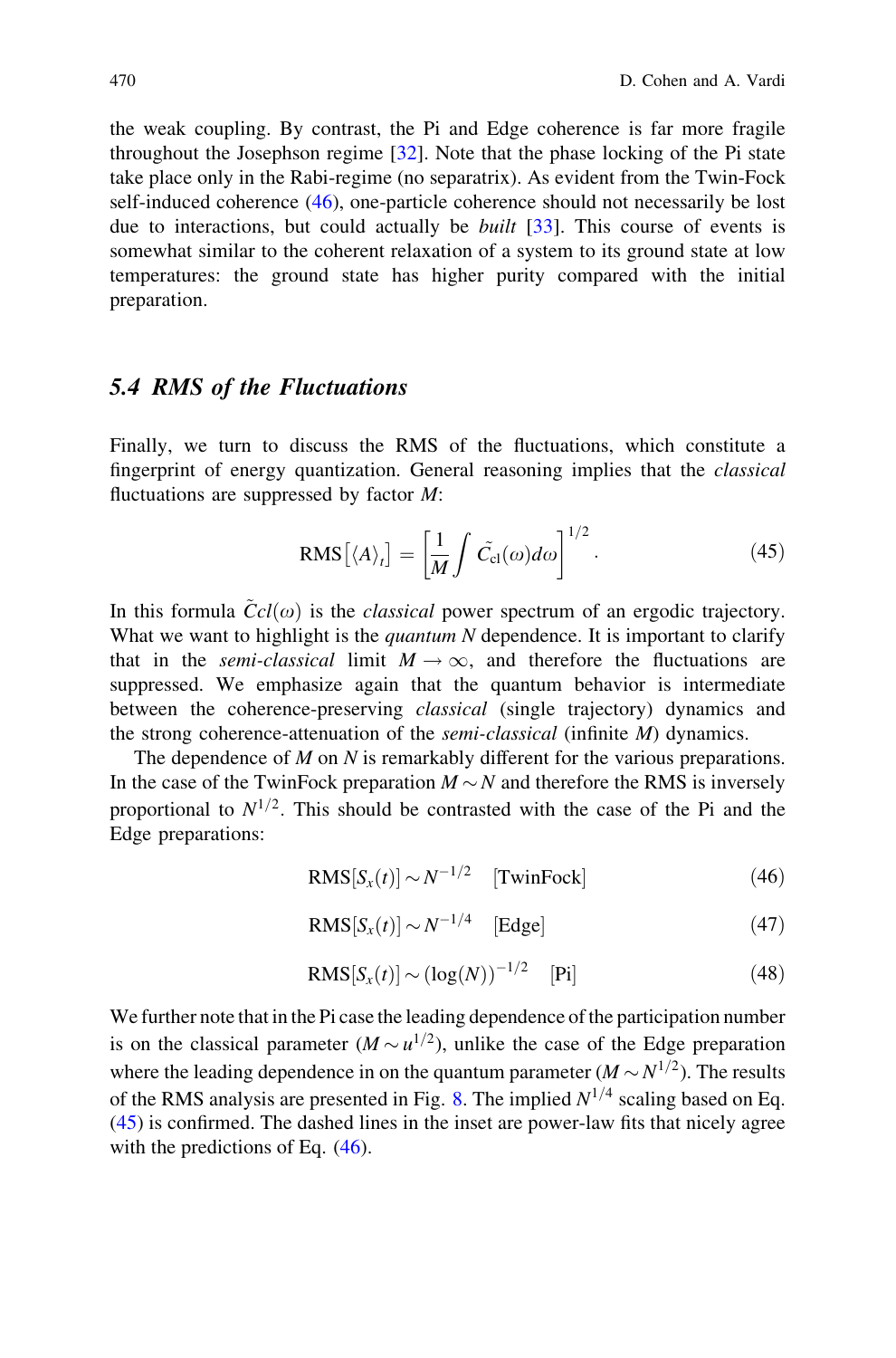## <span id="page-14-0"></span>6 Summary

Using semiclassical machinery, we have analyzed the temporal fluctuation of the single-particle coherence, and of the fringe-visibility, in the Bose Josephson model. While recent experiments in the Josephson regime have essentially focused on mean-field population dynamics [8], with coherent preparations at the spectral extremes (self trapping versus Josephson oscillations), here we highlight intricate effects that can be found by studying the coherence-dynamics in the intermediate separatrix regime. We predict significant differences in the transverse relaxation of seemingly similar coherent initial states, differing by the initial relative-phase or by their location along the separatrix, as well as the interaction-induced phaselocking of two initially separated BECs due to the combined effect of interaction and coupling. The semiclassical WKB quantization facilitates the calculation of the LDOS for the pertinent preparations, and thus the estimation of the number of participating eigenstates. This allows for a detailed quantitative analysis of the time evolution of the fringe visibility function. The obtained analytic expressions are found to be in a very good agreement with the results of numerical calculations.

Acknowledgments The current manuscript summarizes the approach taken in a series of recent publications [[32–35\]](#page-15-0). We acknowledge contributions to these works by Maya Chuchem, Erez Boukobza, Katrina Smith-Mannschott, Moritz Hiller, and Tsampikos Kottos. This research was supported by the Israel Science Foundation (grant nos. 29/11 and 346/11) and by Grant No. 2008141 from the United States-Israel Binational Science Foundation (BSF).

## References

- 1. N. F. Ramsey, Phys. Rev. 78, 695 (1950)
- 2. C. Bordé, Phys. Lett. A 140, 10 (1989)
- 3. P.R. Berman, Atom Interferometry (Academic Press, San Diego, 1997)
- 4. D. Cronin, J. Schmiedmayer, D.E . Pritchard, Rev. Mod. Phys. 81, 1051 (2009)
- 5. M.R. Andrews, C.G. Townsend, H.-J. Miesner, D.S. Durfee, D.M. Kurn, W. Ketterle, Science 275, 637 (1997)
- 6. Y. Shin, M. Saba, T.A. Pasquini, W. Ketterle, D.E. Pritchard, A.E. Leanhardt, Phys. Rev. Lett. 92, 050405 (2004)
- 7. Y.-J. Wang, D.J. Anderson, V.M. Bright, E.A. Cornell, Q. Diot, T. Kishimoto, M. Prentiss, R.A. Saravanan, S.R. Segal, S. Wu, Phys. Rev. Lett. 94, 090405 (2005)
- 8. M. Albiez, R. Gati, J. Folling, S. Hunsmann, M. Cristiani, M.K. Oberthaler, Phys. Rev. Lett. 95, 010402 (2005)
- 9. G.-B. Jo, Y. Shin, S. Will, T.A. Pasquini, M. Saba, W. Ketterle, D.E. Pritchard, M. Vengalattore, M. Prentiss, Phys. Rev. Lett. 98, 030407 (2007)
- 10. G.-B. Jo, J.-H. Choi, C.A. Christensen, T.A. Pasquini, Y.-R. Lee, W. Ketterle, D.E. Pritchard, Phys. Rev. Lett. 98, 180401 (2007)
- 11. G.-B. Jo, J.-H. Choi, C.A. Christensen, Y.-R. Lee, T.A. Pasquini, W. Ketterle, D.E. Pritchard, Phys. Rev. Lett. 99, 240406 (2007)
- 12. T. Schumm, S. Hofferberth, L.M. Andersson, S. Wildermuth, S. Groth, I. Bar-Joseph, J. Schmiedmayer, P. Krüger, Nat. Phys. 1, 57 (2005)